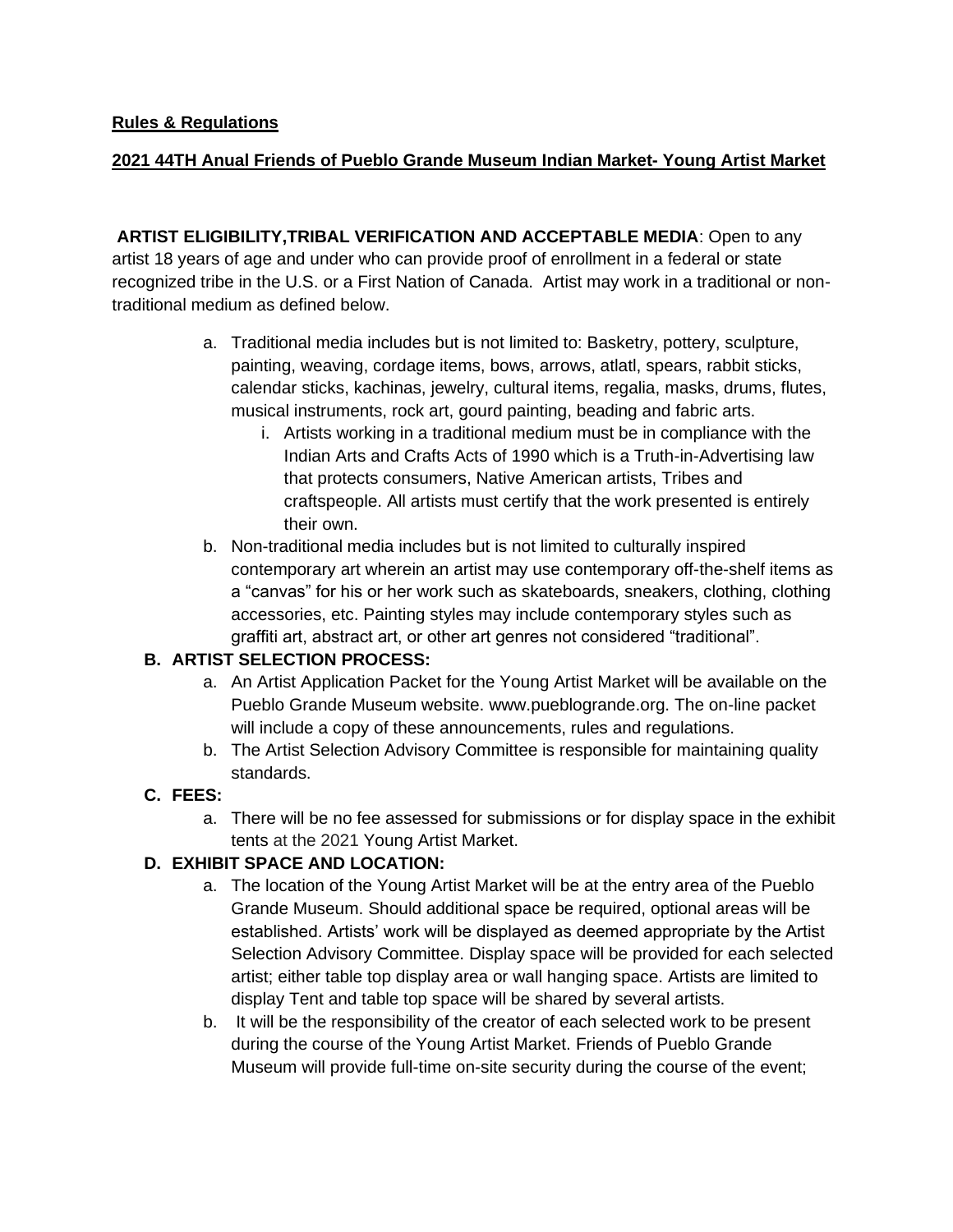however, each artist will be responsible for the safekeeping of their work from inclement weather, theft or other hazards.

### **E. SALES OF ART WORK:**

a. Artists will be permitted to sell their works of art, however, they will be responsible for all transactions and they will be responsible for any product liability claims by purchasers. Change will not be provided at the Museum Gift Shop but there will be an ATM located on the museum grounds. Sales must be handled by an adult accompanying any artist under the age of 18. Artists who will be selling products will be solely responsible for any State business privilege taxes or other fees and taxes.

## **F. APPLICATION SUBMITTALS:**

- a. Completed Application Form.
- b. Tribal Affiliation verification documents: This document may be submitted electronically.
- c. Biography: Enclose a short current biography and highlight any awards or outstanding achievements. The biography may also be submitted electronically.
- d. Hallmarks: All participating artists must have their hallmark (signature, mark or stamp) on their work.
- e. **All applications, whether paper or electronic submissions, must be received at FPGM office at Pueblo Grande Museum, 4619 E. Washington Street, Phoenix, AZ 85034 by 4:00 PM, Friday December 10, 2021. Incomplete Artist Application Packets will not be processed.**

# **G. STANDARDS AND RULES GOVERNING ARTWORK:**

- a. Quality Control: All art displayed is subject to the Quality Control representatives. Should a work entered as Traditional not meet the established standards, the work will be removed from display. The Quality Control representatives are the sole arbiters of what must be removed or what cannot be displayed.
- b. No imported, manufactured, or mass-produced items may be submitted as "Traditional" work but may be submitted as "Non-traditional" work.
- c. Original work: All work submitted for display must be designed and created solely by the exhibitor.
- d. Artifacts and Ceremonial Objects: Absolutely no display of prehistoric or culturally sensitive artifacts will be permitted. The Quality Control representative will carefully review and ban any use of the materials such as raptor feathers or endangered species. Display of ceremonial objects is strictly prohibited.
- e. Pottery: Commercially produced pottery, slip molds and greenware are strictly prohibited if the artist's work is submitted under the "Traditional" category. Kilnfired pots and pots made or decorated with commercial materials must be properly identified at submission.
- f. Jewelry: Jewelry submitted as "Traditional" must be handmade. Natural turquoise does not need to be specially labeled. Stabilized turquoise and synthetic opal must be kept separate from the natural stones and appropriately labeled. No block (turquoise / epoxy resin and dye), fake turquoise, imitation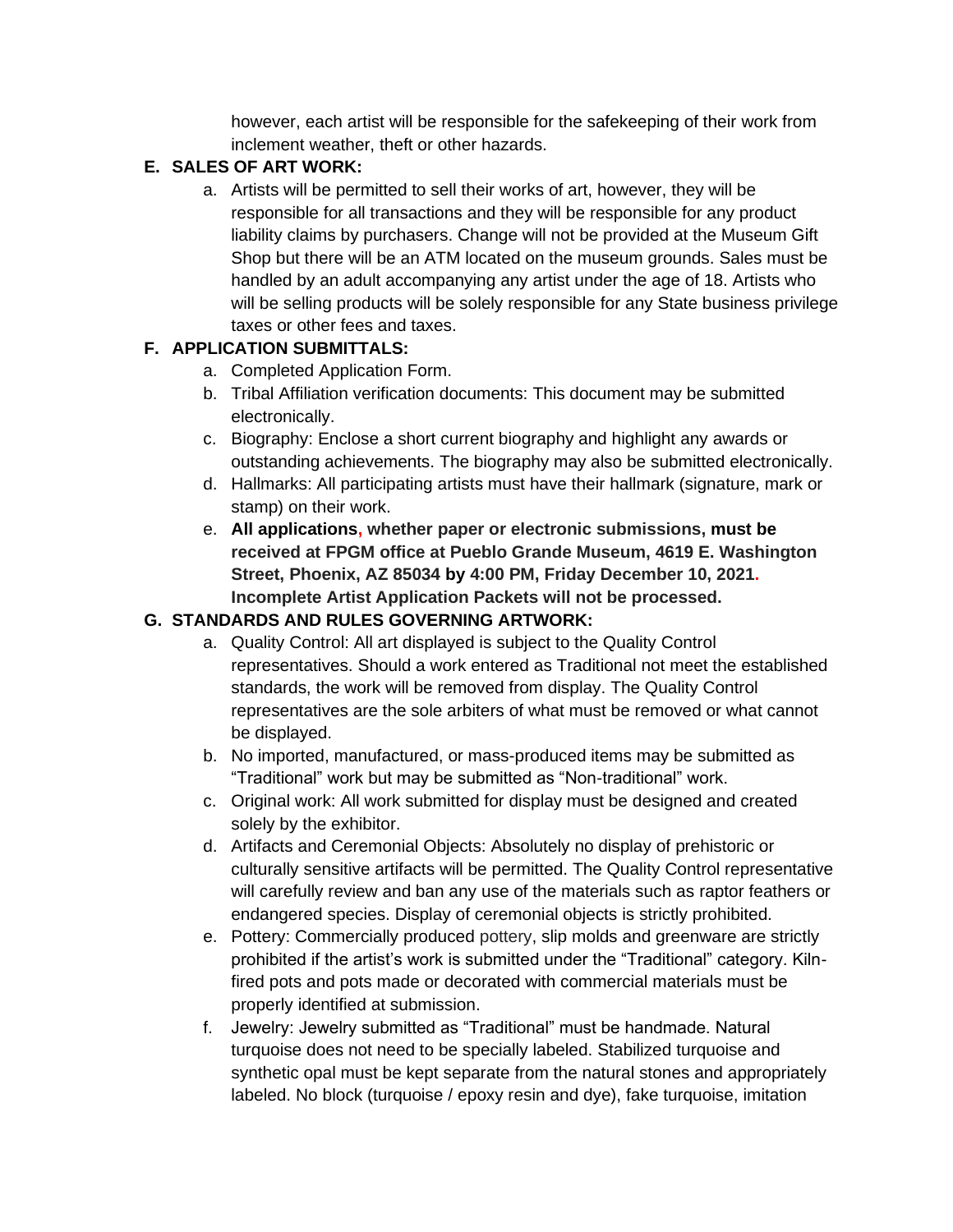stones, machine made components (except findings) can be used in "Traditional" jewelry. Also not allowed in "Traditional" jewelry are non-American Indian made heishi, stamped fetishes, nickel silver and liquid silver or plated metals. German silver may be used in lieu of these materials. These prohibitions apply to "Traditional" jewelry only. These prohibitions do not apply to "Non-Traditional" jewelry and these "Non-traditional" jewelry must be identified as such.

- g. Paintings and drawings: Paintings, drawings and graphics must be matted, framed or shrink-wrapped. No wet canvases will be made available for display. Paintings on canvas should be framed for its protection.
- h. Prints: Xerographic-type mechanical reproductions, laser prints or photographs may only be submitted in the "Non-traditional" category of work.
- i. Weaving: "Traditional" rugs, blankets, belts and purses must be handmade. All natural yarns and dyes are acceptable. Synthetic or acrylic yarn must be properly labeled. No products made from commercial kits are allowed for either "Traditional" or "Non-traditional categories of work.
- j. Textiles: Sewing machine work is acceptable. No commercially made clothing is allowed under the "Traditional" category but is allowed in the "Non-traditional" category. No products created from kits are allowed in either category.
- k. Dolls: Dolls in the "Traditional" category must use materials historically associated with its Native culture. Artists in either "Traditional" or "Nontraditional" are not to submit or display dolls of tribes other than their own tribal affiliation.
- l. Bead, quill and Leather: No plastic pony beads or Grand Canyon "string" beads are allowed in the "Traditional" category. Commercially tanned hide work must be so labeled.
- m. All work must be in keeping with community acceptable standards of decency. The Artist Selection Advisory Committee shall be the sole arbiter of acceptable work.

### **H. AWARDS AND PRIZES:**

- a. Award categories: Ribbons
	- i. Best of Youth Art prize (one per medium)
	- ii. Second place (one per medium)
	- iii. Third place (one per medium)
	- iv. Honorable mention (two per medium)
- b. Prizes: Best of Youth Art winners in each medium shall receive a small monetary prize or gift card.

# **I. EXHIBITION AND BOOTH POLICIES:**

a. Early Check-in: Artists are encouraged to check in early. The Artist Check-in booth will be open on Friday, December 10, 2021 from 12:00pm until 7:00pm. **The venue on the museum grounds itself does not permit the driving of vehicles to the booth site. Artists must be prepared to cart their equipment and artwork to their selected booth sites. There will be a limited number of**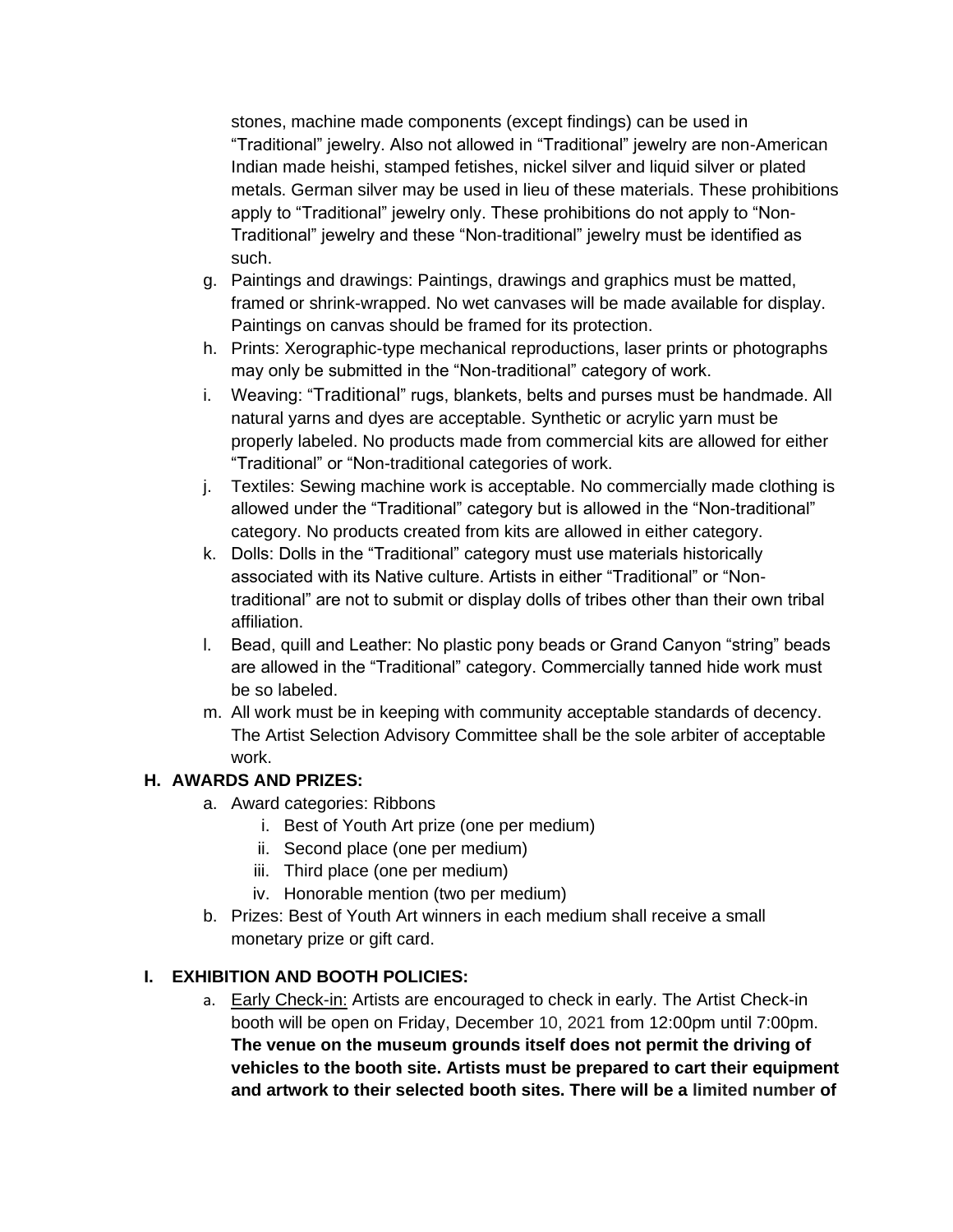**motorized carts with drivers available to assist in moving large or heavy pieces of art. The artist is required to sign a waiver against damages if the artist chooses to take advantage of the moving assistance.** 

- b. Artists may deliver their artwork to the exhibit area after check-in on Friday, December 10 or by 7:15 AM on Saturday, December 11.
- c. Loading, Unloading and Parking: A loading and unloading area is designated for your convenience. Immediately after unloading, you must move your vehicle to its assigned parking lot. Vehicles are subject to towing if not in proper area or if they are blocking entrance or exit lanes. The artist check-in area is located immediately to the west of the museum entrance driveway. Please review site drawing on the website [www.pueblogrande.org.](http://www.pueblogrande.org/)
- d. Booth occupancy and Booth Sitters: All confirmed artists must be physically present during market hours. Artists needing breaks during the event may request a volunteer booth sitter to watch their work while they are absent. Artists are limited to 20 minutes away from their booth when using the services of a booth sitter. Booth sitters are not allowed to make sales. Artists that abuse booth-sitter privileges will be denied further assistance from these volunteers. In lieu of using booth sitters, it is recommended that all minor-aged artists recruit their adult supervisors to perform that role.
- e. Quality Control: The Quality Control panel will conduct their duties throughout the event. If you, the artist, are asked to remove any items from display, please do so immediately. Any dispute of a product's eligibility or interpretation of the rules must be submitted in writing and will be decided by a majority vote of the Quality Control Committee or their designees whose decisions are final.
- f. Badges: Artists must wear their own Market badge at all times during the Market. Obtaining services at the Hospitality tent requires the presentation of the badge. Re-admission to the site also requires the presentation of the badge.
- g. Security and Waiver: Artists are responsible for their art and booth during the Market. Security will be provided beginning Friday, December 10, 2021, at 12:00 noon through Sunday, December 12, 2021, until 7:00pm and overnight on Friday and Saturday. Friends of Pueblo Grande Museum, its agents, employees or volunteers are not responsible for loss, damage, vandalism, casualty, injury or theft.
- h. Safety: Artists are also required to be responsible for the safety of themselves and their family members. Advise all family members that there are potential hazards on the grounds such as canals, walls, trees, etc. As the canals are a hazard, parents are cautioned to insure that their children do not play in or near the canals.
- i. Artists 14 years of age and under must be chaperoned by an adult aged 18 or over for the duration of the market.

### J. **THE PUEBLO GRANDE MUSEUM and ARCHAEOLOGICAL PARK is a National Historic site**. As such, it is important that all visitors respect the property and do not

trespass on areas such as the Mound and the ball court except where paved pathways